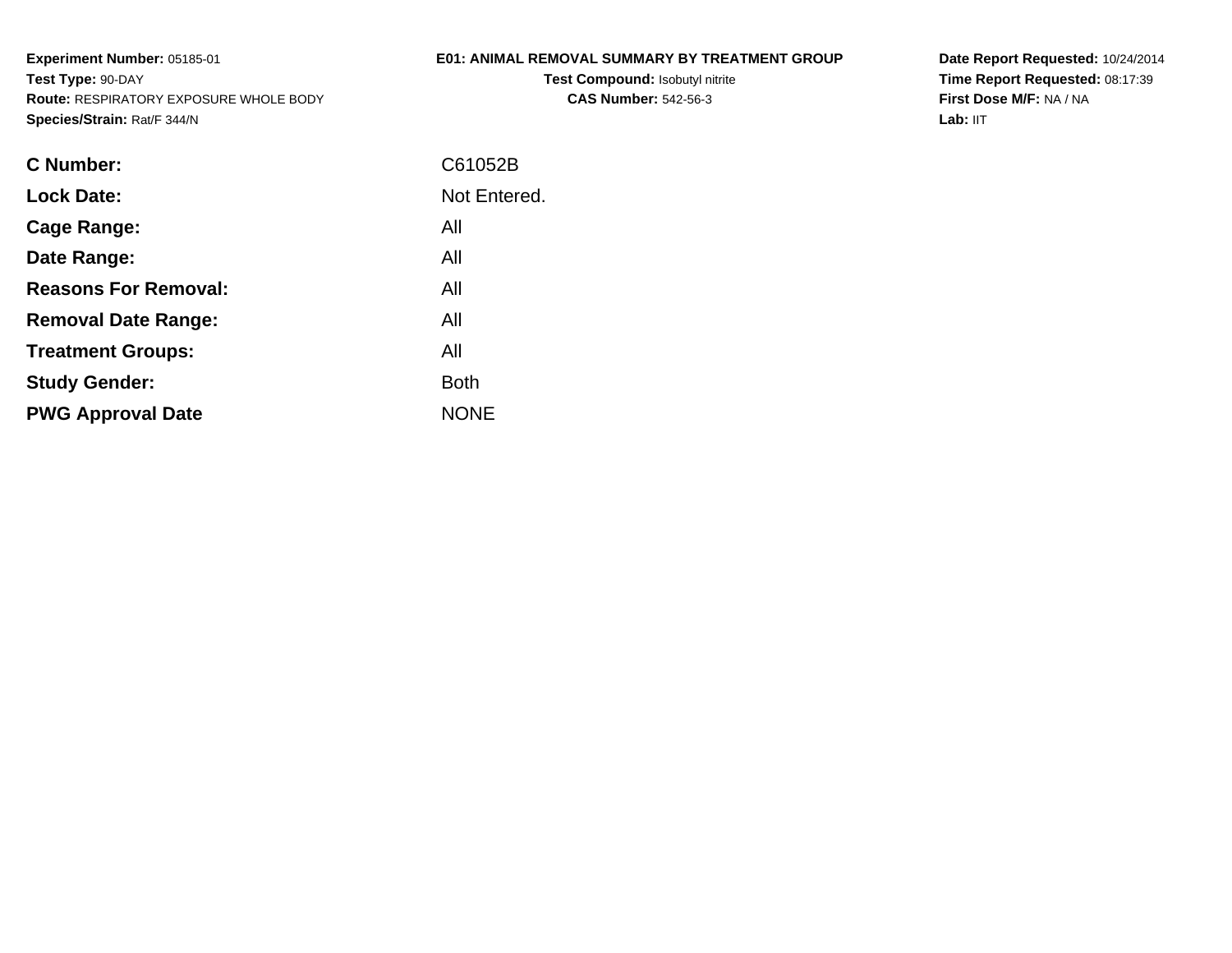# **E01: ANIMAL REMOVAL SUMMARY BY TREATMENT GROUP**

**Test Compound:** Isobutyl nitrite**CAS Number:** 542-56-3

**Date Report Requested:** 10/24/2014**Time Report Requested:** 08:17:39**First Dose M/F:** NA / NA**Lab:** IIT

#### **MALE**

| <b>TREATMENT</b> | Terminal<br><b>Sacrifice</b> |
|------------------|------------------------------|
| CONTROL          | 10                           |
| <b>10 PPM</b>    | 10                           |
| <b>25 PPM</b>    | 10                           |
| <b>75 PPM</b>    | 10                           |
| <b>150 PPM</b>   | 10                           |
| 300 PPM          | 10                           |
| <b>TOTAL</b>     | 60                           |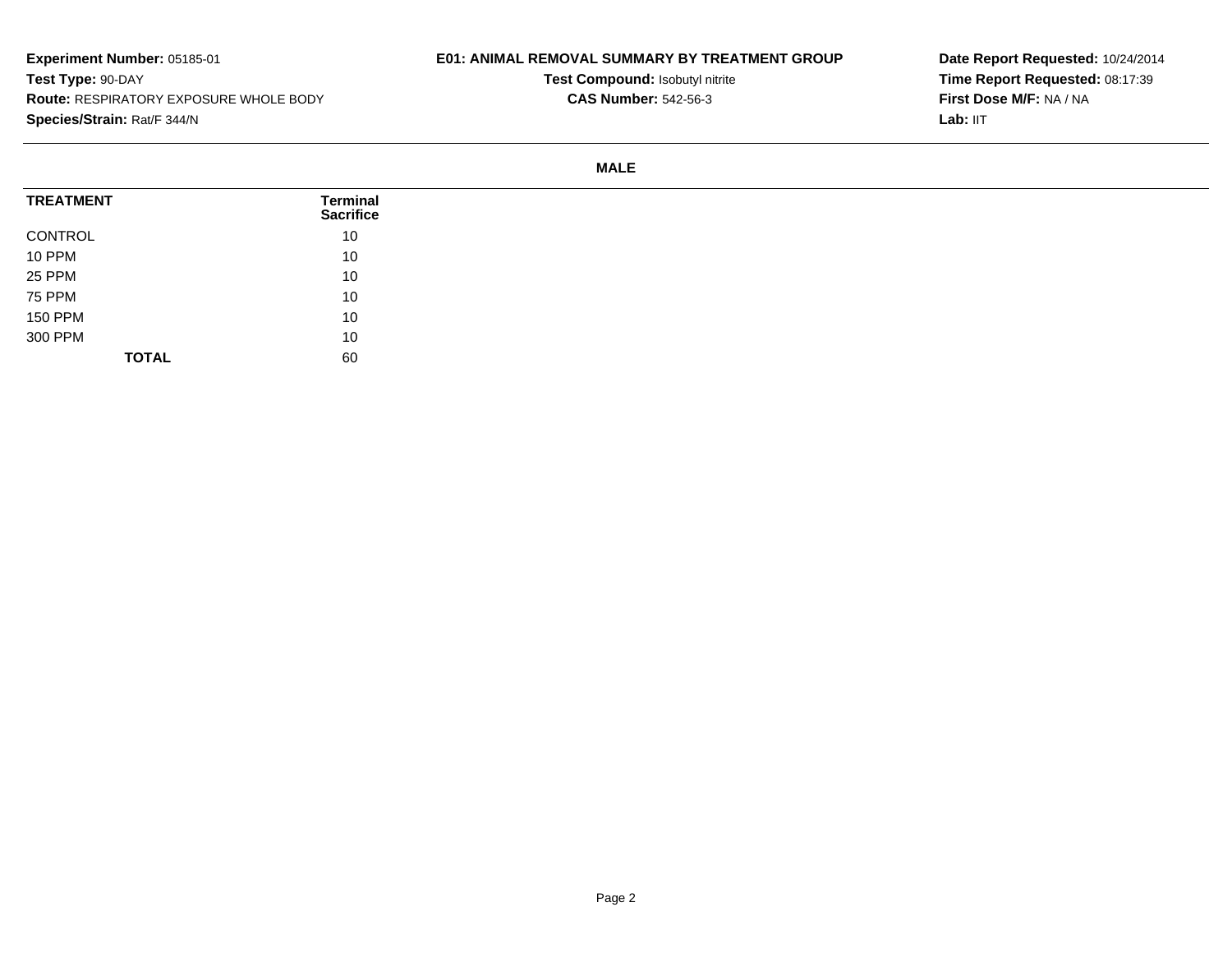### **E01: ANIMAL REMOVAL SUMMARY BY TREATMENT GROUP**

**Test Compound:** Isobutyl nitrite**CAS Number:** 542-56-3

\*\*\*END OF MALE DATA\*\*\*

**Date Report Requested:** 10/24/2014**Time Report Requested:** 08:17:39**First Dose M/F:** NA / NA**Lab:** IIT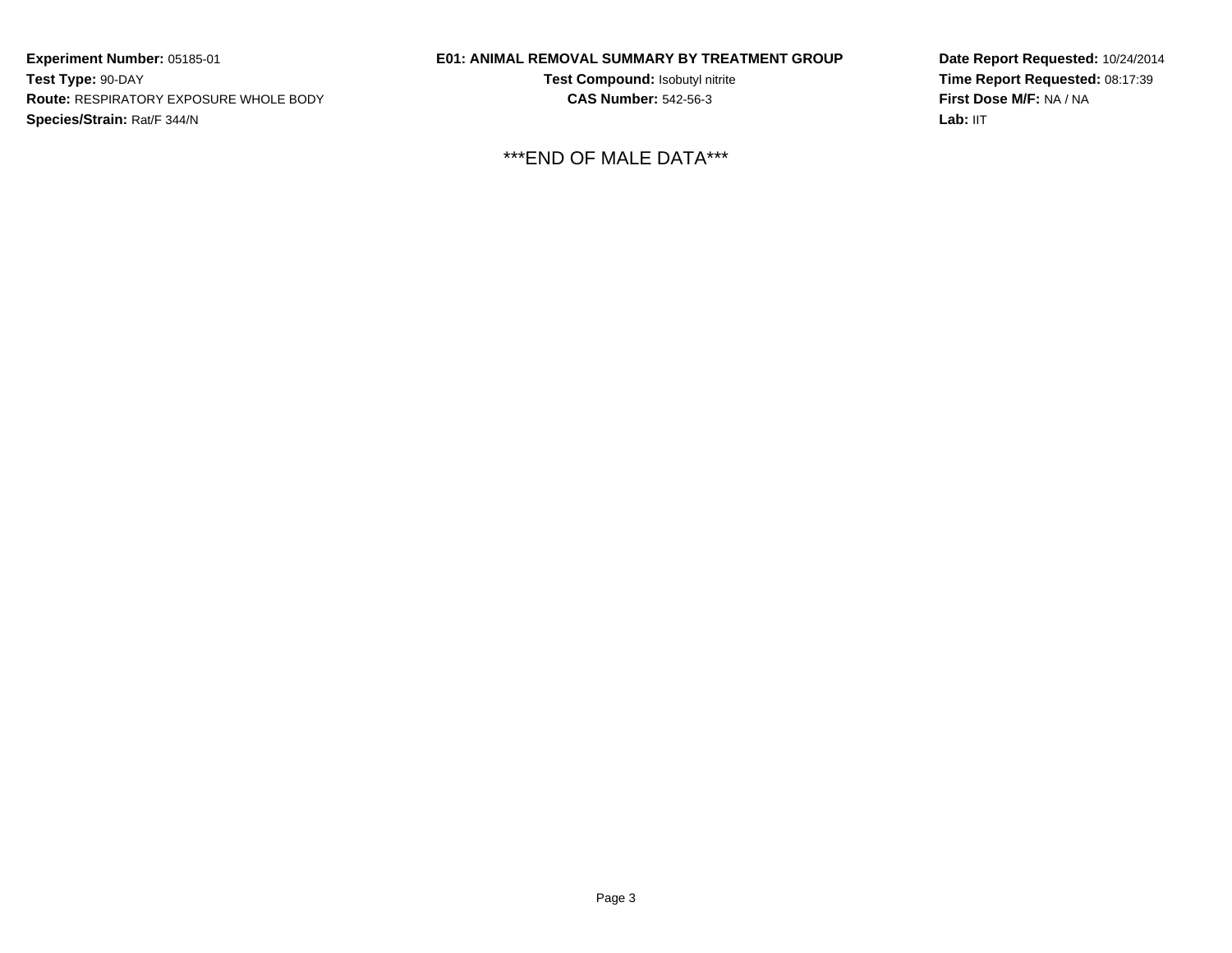# **E01: ANIMAL REMOVAL SUMMARY BY TREATMENT GROUP**

**Test Compound:** Isobutyl nitrite**CAS Number:** 542-56-3

**Date Report Requested:** 10/24/2014**Time Report Requested:** 08:17:39**First Dose M/F:** NA / NA**Lab:** IIT

#### **FEMALE**

| <b>TREATMENT</b> | Terminal<br><b>Sacrifice</b> |  |
|------------------|------------------------------|--|
| CONTROL          | 10                           |  |
| <b>10 PPM</b>    | 10                           |  |
| 25 PPM           | 10                           |  |
| 75 PPM           | 10                           |  |
| <b>150 PPM</b>   | 10                           |  |
| 300 PPM          | 10                           |  |
| <b>TOTAL</b>     | 60                           |  |